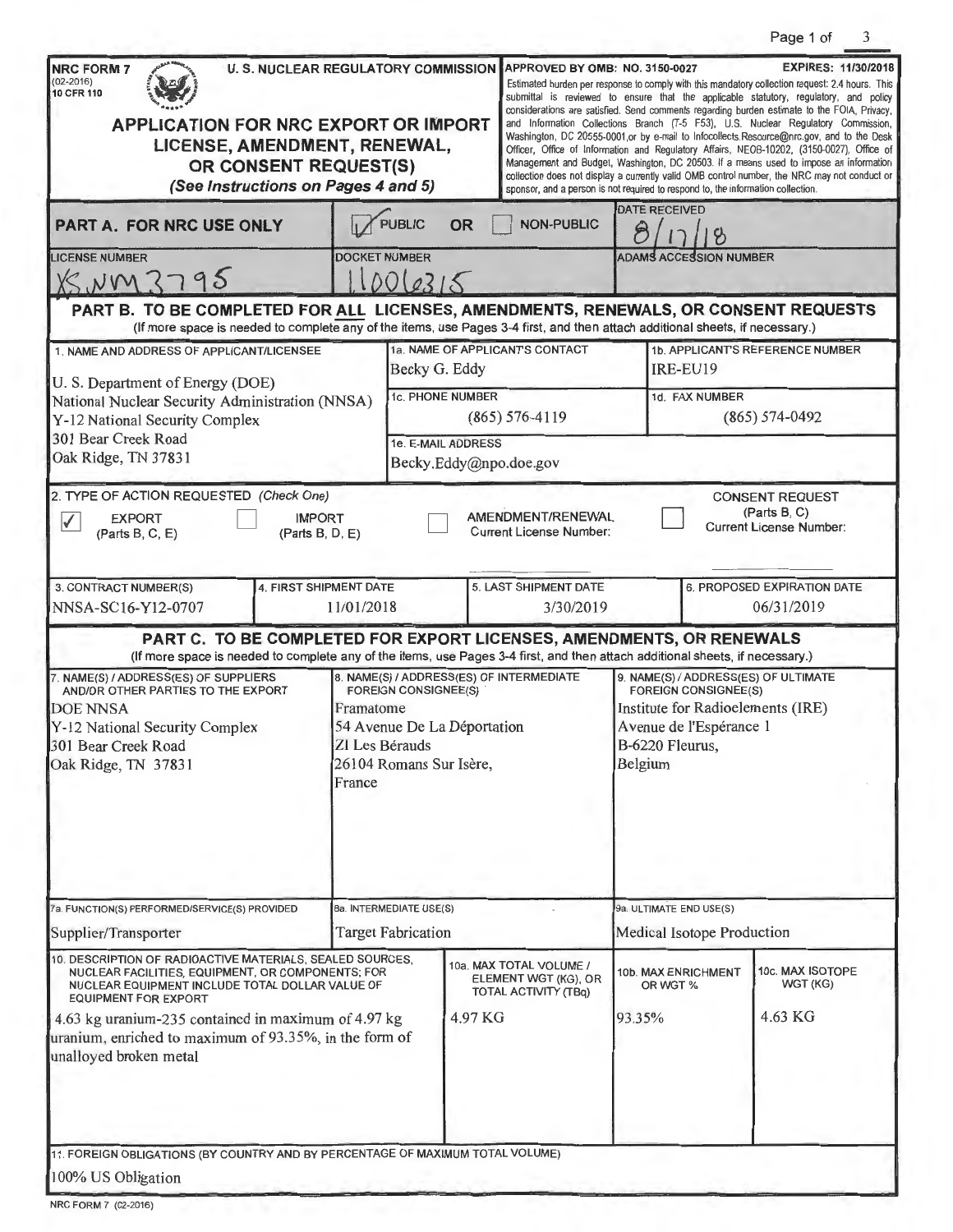|                                                                                                                                                                       |                                             |                                                                                                                                                                                                               |                                                            | Page 2 of                                  |  |  |
|-----------------------------------------------------------------------------------------------------------------------------------------------------------------------|---------------------------------------------|---------------------------------------------------------------------------------------------------------------------------------------------------------------------------------------------------------------|------------------------------------------------------------|--------------------------------------------|--|--|
| <b>NRC FORM 7</b><br>$(02 - 2016)$                                                                                                                                    |                                             |                                                                                                                                                                                                               |                                                            | <b>U. S. NUCLEAR REGULATORY COMMISSION</b> |  |  |
| 10 CFR 110                                                                                                                                                            |                                             | APPLICATION FOR NRC EXPORT OR IMPORT                                                                                                                                                                          |                                                            |                                            |  |  |
|                                                                                                                                                                       |                                             | LICENSE, AMENDMENT, RENEWAL, OR CONSENT REQUEST(S) (Continued)                                                                                                                                                |                                                            |                                            |  |  |
| <b>DOCKET NUMBER</b><br><b>LICENSE NUMBER</b>                                                                                                                         |                                             | <b>ADAMS ACCESSION NUMBER</b>                                                                                                                                                                                 | <b>PUBLIC</b><br><b>OR</b>                                 | <b>NON-PUBLIC</b>                          |  |  |
| NMS795                                                                                                                                                                |                                             |                                                                                                                                                                                                               |                                                            |                                            |  |  |
|                                                                                                                                                                       |                                             | PART D. TO BE COMPLETED FOR IMPORT LICENSES, AMENDMENTS, OR RENEWALS                                                                                                                                          |                                                            |                                            |  |  |
| (If more space is needed to complete any of the items, use Pages 3-4 first, and then attach additional sheets, if necessary.)<br>12. NAME(S) / ADDRESS(ES) OF FOREIGN |                                             |                                                                                                                                                                                                               |                                                            |                                            |  |  |
| SUPPLIERS AND/OR OTHER PARTIES<br><b>TO IMPORT</b>                                                                                                                    | <b>CONSIGNEE(S)</b>                         | 13. NAME(S) / ADDRESS(ES) OF INTERMEDIATE                                                                                                                                                                     | 14. NAME(S) / ADDRESS(ES) OF ULTIMATE U.S.<br>CONSIGNEE(S) |                                            |  |  |
|                                                                                                                                                                       |                                             |                                                                                                                                                                                                               |                                                            |                                            |  |  |
|                                                                                                                                                                       |                                             |                                                                                                                                                                                                               |                                                            |                                            |  |  |
|                                                                                                                                                                       |                                             |                                                                                                                                                                                                               |                                                            |                                            |  |  |
|                                                                                                                                                                       |                                             |                                                                                                                                                                                                               |                                                            |                                            |  |  |
|                                                                                                                                                                       |                                             |                                                                                                                                                                                                               |                                                            |                                            |  |  |
|                                                                                                                                                                       |                                             |                                                                                                                                                                                                               |                                                            |                                            |  |  |
| 12a. NRC EXPORT LICENSE NUMBER(S)<br>(if applicable)                                                                                                                  | 13a. LICENSE NUMBER(S) / EXPIRATION DATE(S) |                                                                                                                                                                                                               | 14a. LICENSE NUMBER(S) / EXPIRATION DATE(S)                |                                            |  |  |
|                                                                                                                                                                       |                                             |                                                                                                                                                                                                               |                                                            |                                            |  |  |
|                                                                                                                                                                       |                                             |                                                                                                                                                                                                               |                                                            |                                            |  |  |
|                                                                                                                                                                       | 13b. INTERMEDIATE USE(S)                    |                                                                                                                                                                                                               | 14b. ULTIMATE END USE(S)                                   |                                            |  |  |
|                                                                                                                                                                       |                                             |                                                                                                                                                                                                               |                                                            |                                            |  |  |
|                                                                                                                                                                       |                                             |                                                                                                                                                                                                               |                                                            |                                            |  |  |
| 15. DESCRIPTION OF RADIOACTIVE MATERIALS, SEALED SOURCES,<br><b>NUCLEAR FACILITIES</b>                                                                                |                                             | 15a. MAX TOTAL VOLUME /<br>ELEMENT WGT (KG), OR                                                                                                                                                               | 15b. MAX ENRICHMENT<br>OR WGT %                            | 15c. MAX ISOTOPE<br>WGT (KG)               |  |  |
|                                                                                                                                                                       |                                             | <b>TOTAL ACTIVITY (TBq)</b>                                                                                                                                                                                   |                                                            |                                            |  |  |
|                                                                                                                                                                       |                                             |                                                                                                                                                                                                               |                                                            |                                            |  |  |
|                                                                                                                                                                       |                                             |                                                                                                                                                                                                               |                                                            |                                            |  |  |
|                                                                                                                                                                       |                                             |                                                                                                                                                                                                               |                                                            |                                            |  |  |
|                                                                                                                                                                       |                                             |                                                                                                                                                                                                               |                                                            |                                            |  |  |
| 16. FOREIGN OBLIGATIONS (BY COUNTRY AND BY PERCENTAGE OF MAXIMUM TOTAL VOLUME)                                                                                        |                                             |                                                                                                                                                                                                               |                                                            |                                            |  |  |
|                                                                                                                                                                       |                                             |                                                                                                                                                                                                               |                                                            |                                            |  |  |
| PART E. TO BE COMPLETED FOR ALL LICENSES, AMENDMENTS, RENEWALS OR CONSENT REQUEST(S)                                                                                  |                                             |                                                                                                                                                                                                               |                                                            |                                            |  |  |
| 17. ADDITIONAL INFORMATION<br>PROVIDED ON PAGES 3, 4,<br>AND/OR ON SEPARATE SHEETS?                                                                                   | <b>YES</b>                                  | 17a. COPIES OF RECIPIENTS'<br><b>NO</b><br><b>AUTHORIZATIONS PROVIDED?</b>                                                                                                                                    |                                                            | <b>YES</b><br><b>NO</b>                    |  |  |
| <b>18. CERTIFICATION:</b><br>of my knowledge.                                                                                                                         |                                             | I, the applicant's authorized official, hereby certify that this application is prepared in conformity<br>with Title10, Code of Federal Regulations, and that all information provided is correct to the best |                                                            |                                            |  |  |
| 18a. PRINT NAME AND TITLE OF AUTHORIZED OFFICIAL                                                                                                                      |                                             | 18b. SIGNATURE -- AUTHORIZED OFFICIAL                                                                                                                                                                         |                                                            | 18c. DATE                                  |  |  |
| Becky G. Eddy<br>DOE NNSA Production Office, Material Manager                                                                                                         |                                             |                                                                                                                                                                                                               |                                                            |                                            |  |  |
|                                                                                                                                                                       |                                             |                                                                                                                                                                                                               |                                                            | 08/09/2018                                 |  |  |
|                                                                                                                                                                       |                                             |                                                                                                                                                                                                               |                                                            |                                            |  |  |